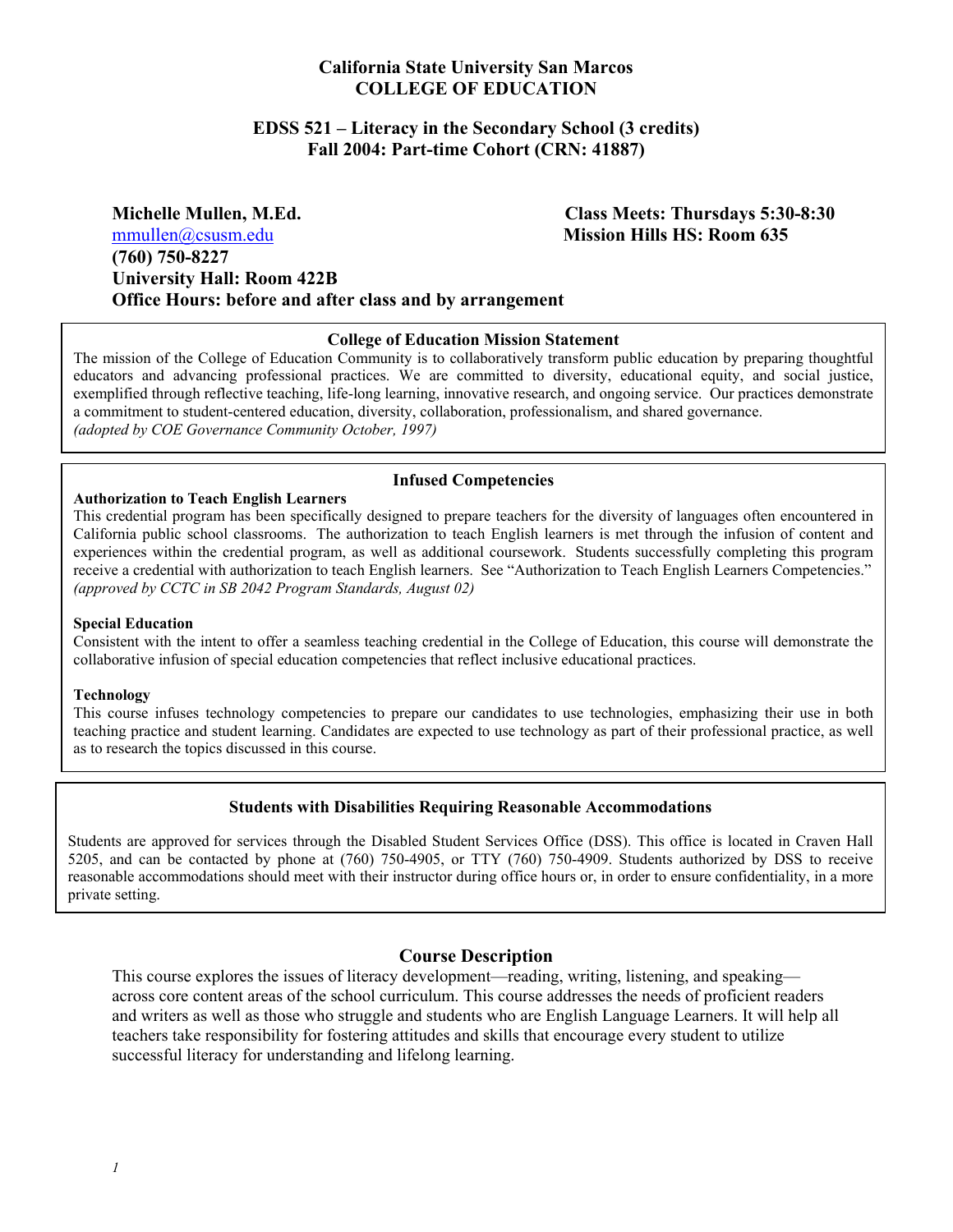# **Core Principles and Essential Questions**

we will pursue throughout the course:

- 1. *Reading Processes*: the literacy processes and factors that affect reading development and proficiency are complex.
	- How do elements of the reading process influence skilled or proficient reading?
	- What is the role of metacognition during the reading process?
	- What role does background knowledge play in reading?
	- How do teachers incorporate their knowledge of reading theories and processes into content lessons?
- 2. *Comprehension and Content Learning*: comprehension and content learning are increased through vocabulary development, and writing, listening, discussion, and reading texts.
	- How do teachers support adolescents' reading fluency, comprehension, and content learning?
	- How do teachers support comprehension of content text through vocabulary development?
	- How do teachers use writing in various genres to help adolescents understand nonfiction texts, including informational and expository texts?
	- How do teachers use discussion and instructional conversations to support reading comprehension?
- 3. *Adolescent Literacy*: Proficient adolescent readers engage in reading texts critically and deeply.
	- Given what we know about who adolescents are, how they learn, and what they read, how do teachers motivate them to engage meaningfully with text?
	- How do teachers draw on adolescents' multiple literacies to create a foundation for academic literacy?
	- How do teachers use critical literacy to deepen adolescents' comprehension of multiple texts?
	- How can teachers create classroom environments that facilitate the social interaction necessary for adolescents' literacy development?
- 4. *Assessment:* Informal and formal literacy assessments guide effective secondary content instruction.
	- How do content teachers use literacy assessments to determine their students' reading and writing abilities, backgrounds, and interests?
	- How do teachers use informal and formal assessment findings to guide the design and implementation of content lessons?
	- How do teachers select and evaluate the appropriateness of texts for their particular students?
	- When and how should teachers refer students to a reading specialist or for special education services?
- 5. *Differentiation:* Adolescents learn most effectively when instruction addresses their academic, linguistic, and cultural needs and interests.
	- What is differentiated instruction?
	- How do teachers effectively differentiate instruction?
	- In what ways do teachers select and adapt texts and other content materials for students with diverse literacy needs?
	- What instructional approaches and strategies should be selected to make content accessible for all students?
- 6. *Planning and Integration*: Effective content lessons include the integration of literacy strategies for the purpose of content learning.
	- How do teachers use literacy strategies to promote literacy development and content learning?
	- How do teachers select and coordinate literacy strategies to support students' access to text?
	- How do teachers select and coordinate literacy strategies to help students develop into proficient writers?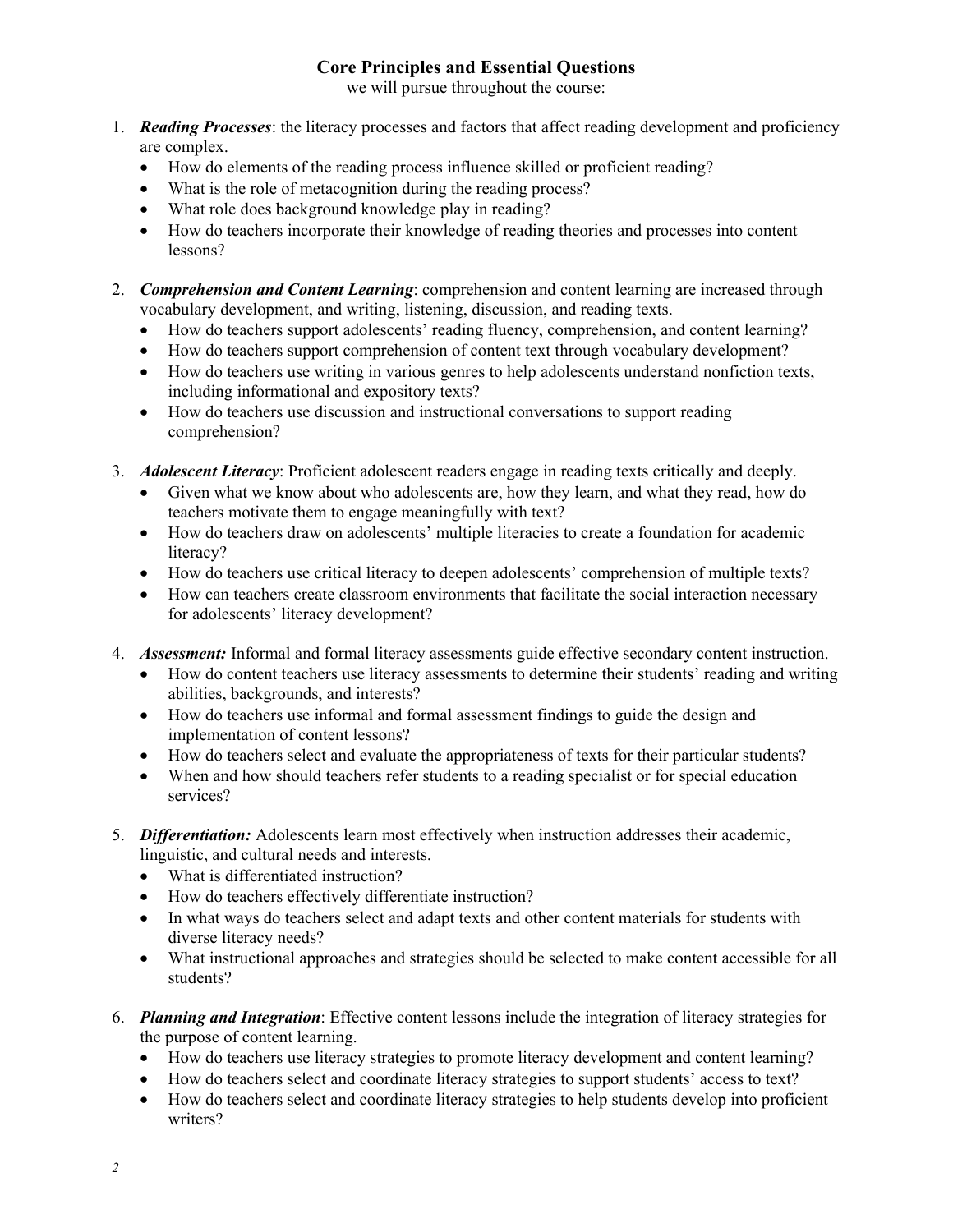• How do teachers use literacy strategies to foster metacognition and critical thinking in their students?

# **Teacher Performance Expectation Competencies**

This course is designed to help teachers seeking the Single Subject Credential to develop the skills, knowledge, and attitudes necessary to assist schools and districts in implementing an effective program for all students. The successful candidate will be able to merge theory and practice in order to realize a comprehensive and extensive educational program for all students. Failure to meet a minimum competence in any of the TPE's by the completion of the program will prevent the acquisition of the Single Subject Credential (A full-text version of the TPE descriptions can be downloaded from the CoE webpage: www.csusm.edu/COE). The following TPE's are addressed in this course, and the ones with \*'s next to them will be evaluated via your TaskStream reflections (see assignment description):

# **Primary Emphasis**

TPE 1b - Subject Specific Pedagogical Skills\* TPE 3 - Interpretation and Use of Assessments\* TPE 4 - Making Content Accessible TPE 6c - Developmentally Appropriate Practices in Grades 9 -12

# **Secondary Emphasis:**

- TPE 2 Monitoring Student Learning During Instruction
- TPE 5 Student Engagement
- TPE 7 Teaching English Language Learners
- TPE 8 Learning about Students
- TPE 9 Instructional Planning
- TPE 11 Social Environment
- TPE 12 Professional, Legal, and Ethical Obligation
- TPE 14 Educational Technology
- TPE 15 Social Justice and Equity

# **Required Texts**

Countryman, J. (1992). *Writing to learn mathematics, strategies that work.* Heinemann: Portsmouth, NH.

Fisher, D. & Frey, N. (2004). *Improving adolescent literacy: strategies at work.* Pearson, Merrill, Prentice Hall: Upper Saddle River, NJ.

*www.taskstream.com* (2004). Web page access for assessment/reflection of TPE's. Subscription required each semester. Will be used by most courses in the program.

Tovani, C. (2004). *Do I really have to teach reading? Content comprehension, grades 6-12.* Stenhouse Publishers, Portland, Maine.

Course Website: http://courses.csusm.edu (WebCT used for online coursework and communications)

Any textbook that is used to teach your content area to middle or high school students. Check your school sites, teacher friends, student friends, etc. for borrowing rights. Let the instructor know if you are having trouble finding a textbook.

A non-fiction text that you might use in your content area classroom (article or essay, NOT another textbook). You might think about a text that could work with the unit plan you developed in EDSS 511.

The *Successful Inclusive Teaching* book by Joyce Choate will also be used (from your EDSS 511 class).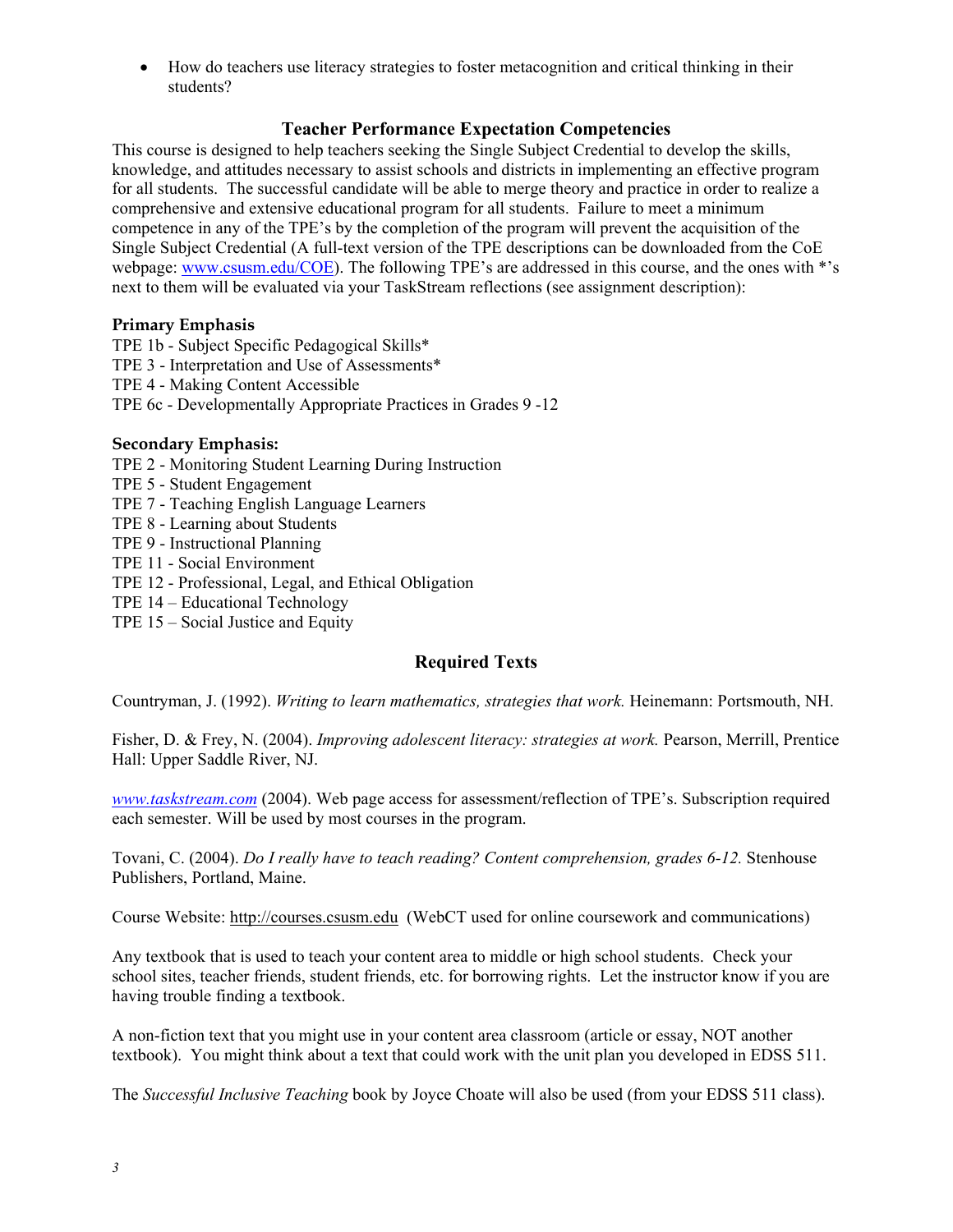# **Optional Texts**

Allen, Janet. (1999). *Words, Words, Words: Teaching Vocabulary in Grades 4-12.* York, Maine: Stenhouse Publishers

### **Other Texts You Might Find Useful (Ask for ordering information)**

- California Dept. of Education (2000). *Strategic teaching and learning: standards-based instruction to promote content literacy in grades 4-12*.
- Herrell, Adrienne L. (2000). *Fifty strategies for teaching English language learners.* New Jersey: Prentice-Hall, Inc.
- Lenski, Susan Davis, Wham, Mary Ann, Johns, Jerry L. (1999). *Reading & learning strategies for middle & high school students.* Dubuque, IA: Kendall/Hunt.
- Schoenbach, Ruth, et.al. (1999). *Reading for understanding: a guide to improving reading in middle and high school classrooms.* San Francisco: Jossey-Bass.

### **Assignments**

- **Reading Responses/Participation**: Assigned reading and the accompanying reader responses are to be completed before class. Each class session, there will be a discussion or other activity, based on information from the reading, in which everyone is expected to knowledgeably participate. To support the reading and learning each week, we will try a different strategy designed to "hold your thinking." The strategies will come from your texts. **NOTE: You would not use a different strategy with your students every day or week.** Rather, you would teach a strategy and practice it with them often over a period of time. How many different strategies you teach them and use is up to you and them (based on students' needs). Quality and mastery are always preferred to quantity. We are using a different strategy each week for the purpose of you learning it, practicing it, and sharing with your colleagues, not only your learning, but your opinion of the strategy. Over the course of the semester, you will also evaluate a number of websites (another form of "text"), responding via the WebCT discussion board. **(Supports all principles)**
- **Strategy Presentations and Lesson Design**: With a small group, you will be responsible for developing and presenting/modeling writing and reading strategies to your colleagues, demonstrating their use in your particular content area. The strategies will come from our texts but you will need to put them in the context of your content area. These presentations will highlight a specific aspect of a lesson you design with subject matter text. Additional information about this assignment can be found on WebCT. *After you've completed your lessons and conducted your presentations, reflect on your learning in your TaskStream portfolio TPE 1B.* **(Principles 2, 3, 5, 6)**
- **Literacy Case Study**: The case study involves your working closely with an adolescent to identify his/her reading and writing strengths and weaknesses, to develop intervention strategies, and to reflect on the implications for your teaching. This will be a written report. Additional information about this assignment can be found on WebCT. *After completing your literacy case study, reflect on your learning in your TaskStream Portfolio TPE 3.* **(All principles)**
- **Reflective Papers**: You will write two reflective papers, one at the beginning of class that is a literacy autobiography, and one at the end of class which is a "connections" paper. The literacy autobiography will be a chance for you to reflect upon and consider the implications of your own literacy history, both in and out of school. The connections paper will be a chance for you to reflect on your learning over the semester and to put the pieces together in terms of how your learning will impact your instruction. Additional information about the literacy autobiography and the connections paper can be found on WebCT. **(Principles 1, 3, 6)**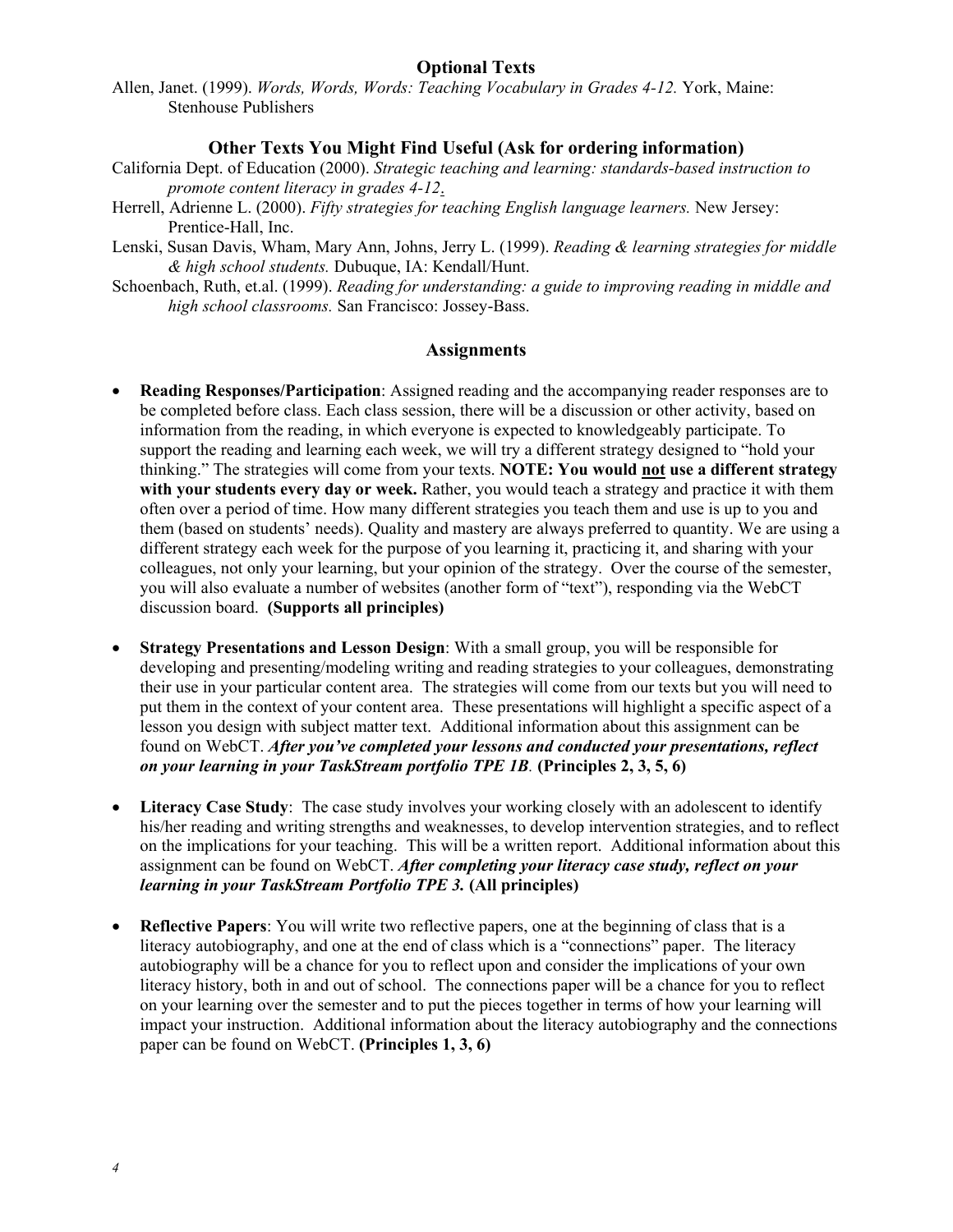# **Recap of Assignment Weights and Due Dates**

*All the major assignments are graded on a 4-point rubric and weighted (see below for weights). The major assignments are averaged at the end of the course. You should keep track of your grades (and on-going average) on your own grade record sheet. This will help you make a self-assessment at the end of the course.* 

# *As per the Summative Assessment Criteria (page 6), to be eligible for a B or an A all major assignments must have been completed.*

| <b>Reading Responses/Participation</b>                                | $4 \times 1$ | Due: see calendar (throughout) |
|-----------------------------------------------------------------------|--------------|--------------------------------|
| <b>Literacy Autobiography</b>                                         | $4 \times 1$ | Due: $9/16$                    |
| <b>Reading Strategy Presentation and</b><br><b>Lesson Design</b>      | $4 \times 2$ | Due: $10/21$                   |
| <b>Literacy Case Study</b><br>(notes due $10/16$ ; rough due $11/6$ ) | $4 \times 3$ | Final due: $11/11$             |
| <b>Writing Strategy Presentation and</b><br><b>Lesson Design</b>      | $4 \times 2$ | Due: $12/2 - 12/16$            |
| <b>Connections Paper</b>                                              | 4 x 1        | Due: $12/16$                   |

# **Summative Assessment Criteria for EDSS 521**

#### **"A" teacher candidates:**

- 1. complete ALL assignments thoroughly, thoughtfully, and professionally, receiving 3.5 4 average on all assignments.
- 2. meet attendance requirements (miss fewer than 2 classes—see attendance policy below).
- 3. demonstrate a solid understanding of the core principles and an ability to transfer that understanding to their classroom instruction. These teacher candidates are especially effective at planning and/or using literacy strategies as a means for improving content area learning and increasing students' literacy skills.
- 4. demonstrate high levels of responsible and professional behavior and work habits as detailed in the "Effective Teacher Attributes" and continually works to improve these affective skills.

#### **"B" teacher candidates:**

- 1. complete ALL assignments, usually thoroughly, thoughtfully, and professionally, receiving 2.5-3.5 average on all assignments.
- 2. meet attendance requirements (miss fewer than three classes) (see attendance policy below).
- 3. demonstrate an increased understanding of the core principles and an ability to generally transfer that understanding to their classroom instruction. These teacher candidates can adequately plan for the use of some literacy strategies in their content area.
- 4. demonstrate reasonable levels of responsible and professional behavior and work habits as detailed in the "Effective Teacher Attributes." May be content with current level of performance or not fully cognizant of or pro-active about improving these affective skills.

#### **"C" teacher candidates:**

- 1. attempt all assignments but with limited thoroughness, thoughtfulness, and/or professionalism, receiving 1.5 – 2.5 average on all assignments OR fail to complete ONE major assignment.
- 2. meet the minimum attendance requirements (see attendance policy below).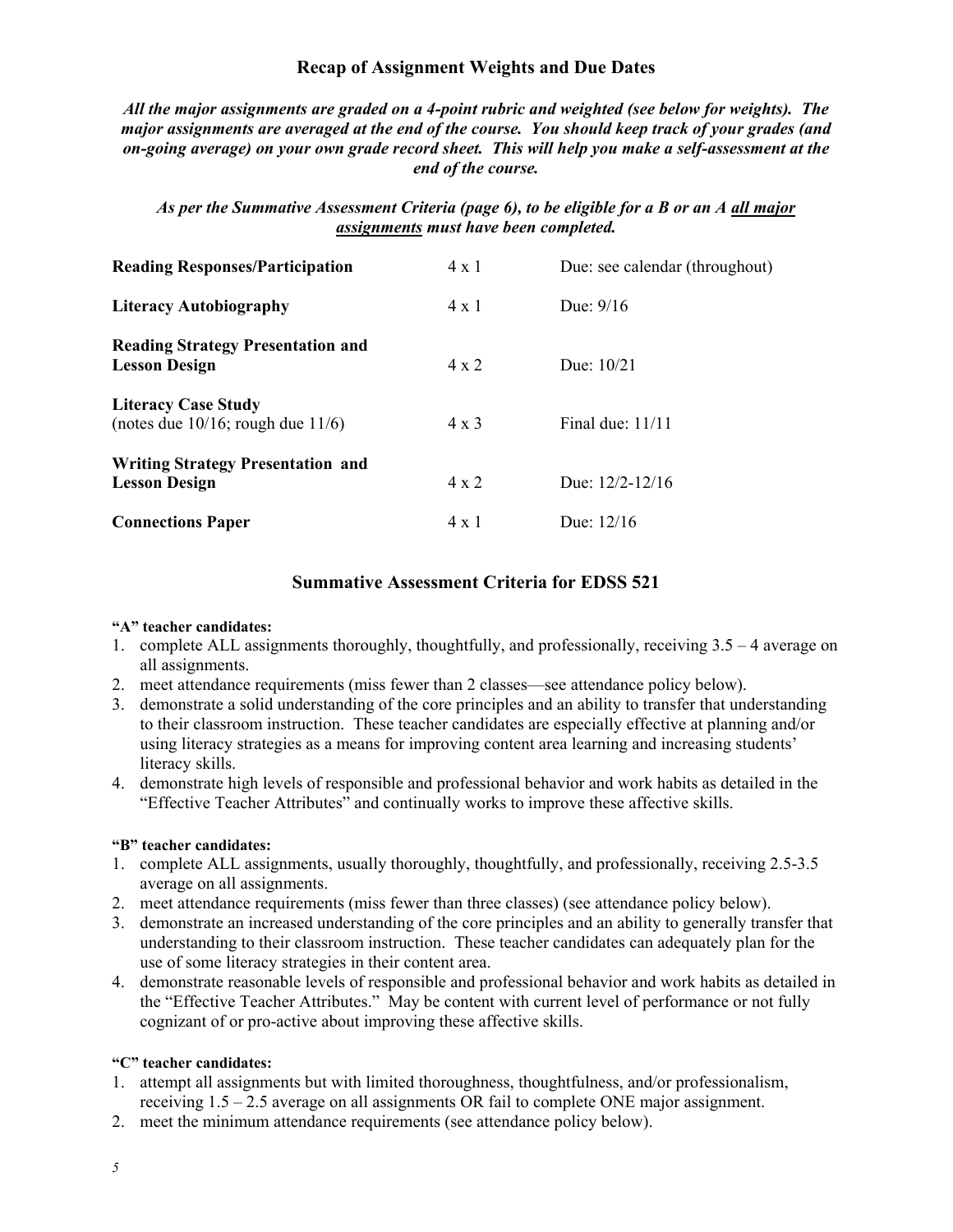- 3. demonstrate some understanding of the core principles and some ability to transfer that understanding to their classroom instruction. It isn't clear, however, that these teacher candidates are prepared to adequately implement literacy strategies in their content area.
- 4. may demonstrate inconsistent levels of responsible and professional behavior and work habits as detailed in the "Effective Teacher Attributes." May have several attributes that require significant improvement.

**"D" or "F" students** fail to meet the minimum requirements of a "C." The specific grade will be determined based on rate of assignment completion, attendance, etc.

# **GRADING NOTES**

- ¾ Students must meet the attendance and average assignment score requirements to be eligible for the grade described. They are "prerequisites" for being eligible for a particular grade.
- $\triangleright$  Students falling in between grade levels will earn a + or at the instructor's discretion, depending on where they meet the criteria most fully.
- ¾ In order to receive a California State Teaching Credential, you must maintain a B average in your College of Education classes and receive no lower than a C+ in any one course. A grade lower than a C+ indicates serious concern about a student's readiness for a teaching credential—significant concerns exist about his/her quality of learning, quality of work, etc. If you are concerned about meeting this requirement at any time, you should talk with your instructor immediately.

Teacher education is a professional preparation program. Students will be expected to adhere to standards of dependability, academic honesty and integrity, confidentiality, and writing achievement. Because it is important for teachers to be able to effectively communicate their ideas to students, colleagues, parents, and administrators, writing that is original, clear and error-free is a priority in the College of Education. All ideas/material that are borrowed from other sources must have appropriate references to the original sources. Any quoted material should give credit to the source and be punctuated with quotation marks.

## **Attendance**

**CoE Policy:** Due to the dynamic and interactive nature of courses in the CoE, all students are expected to attend all classes and participate actively. At a minimum, students must attend more than 80% of class time, or s/he may not receive a passing grade for the course at the discretion of the instructor.

**Instructor Application of the Policy:** If two class sessions are missed, or if the student is late (or leaves early) more than three sessions, s/he cannot receive a grade of "A". If three class sessions are missed, the highest possible grade that can be earned is a "C+". If extenuating circumstances occur, the student should contact the instructor as soon as possible to make appropriate arrangements.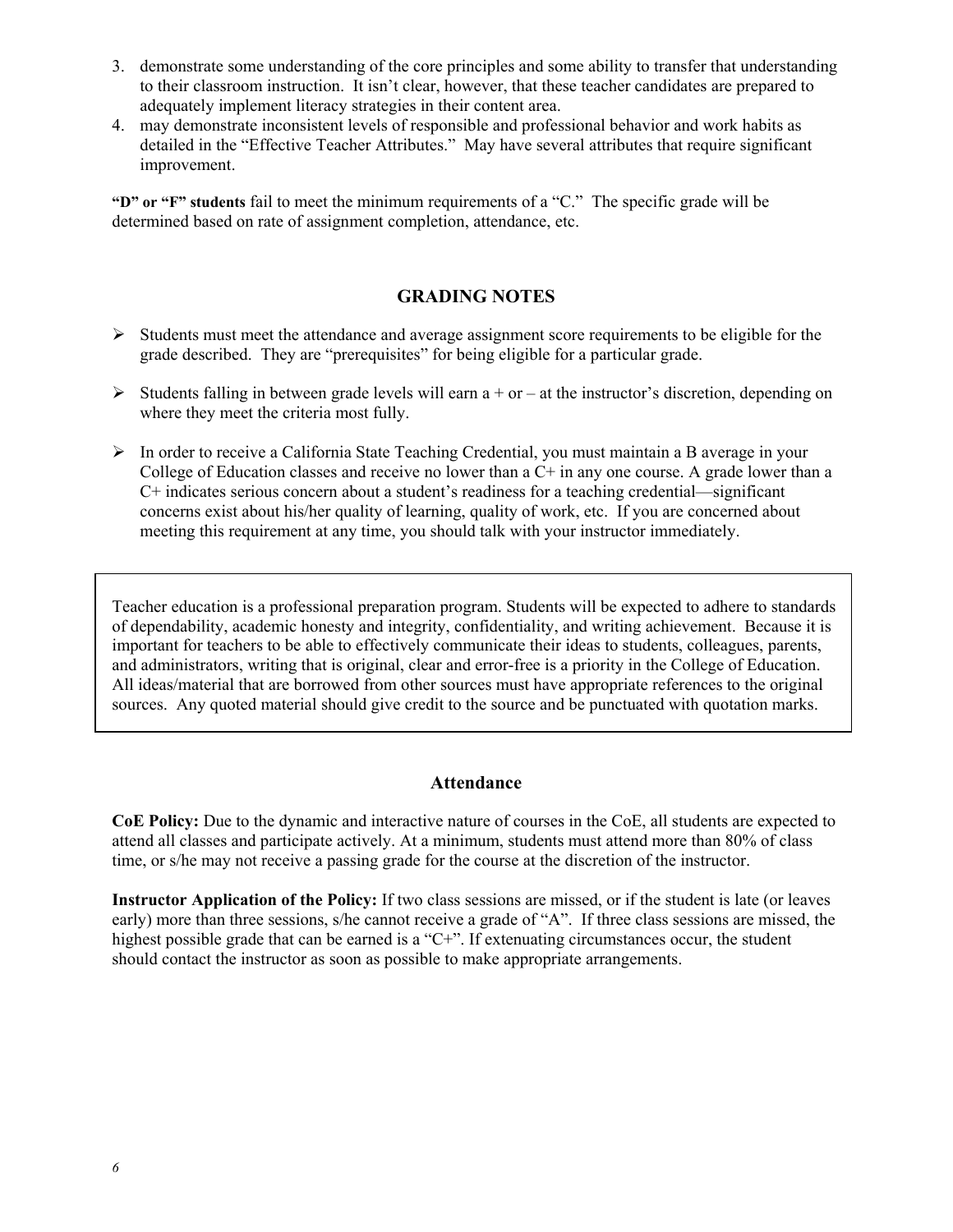# *The Maintenance and Development of Positive Teacher Behaviors in the College of Education Courses*

(These are the AFFECTIVE objectives for our single subject courses.)

#### **Purpose/Rationale**

A variety of practitioner and university research suggests the importance of linking affective objectives (feelings, attitudes, values, and social behaviors) to all cognitive objectives (mental operations, content knowledge) in all subject areas (Roberts and Kellough, 2000). Krathwohl, Bloom and Masia (1964) developed a useful taxonomy for teachers to use in defining and implementing affective objectives. These student behaviors are hierarchical from least internalized to most internalized: 1) receiving; 2) responding; 3) valuing; 4) organizing; 5) internalizing and acting. There is a correlation between students' academic success and the degree to which teachers incorporate these affective objectives (Roberts and Kellough, 2000; Baldwin, Keating and Bachman, 2003).

In order for teachers to facilitate and integrate these affective expectations into their own teaching, it is essential that they demonstrate corresponding personal attributes (characteristics, qualities) in their own learning. In light of this, it is critical for pre-service teachers to be given an overall dispositional model (a range of these personal attributes) that can be used by them, as future teachers, and that illustrates the importance of and encourages the practice of these attributes. This dispositional model generally reflects the high expectations of quality teaching such as enthusiasm, positive attitudes, positive interactions and supportive interpersonal relationships within the teaching environment. In summary, there is a general consensus within the educational community that these attributes are considered highly desirable professional qualities in teachers (with an obvious range of individual manifestations) that will assist in promoting successful teaching and learning outcomes (Stone, 2002; McEwan, 2002; Dewey, 1910).

- 4 = **Exceeds expectations:** Student has demonstrated an especially high level of functioning with respect to this attribute (no sub par examples)
- 3 = **Meets expectations:** Student has demonstrated an acceptable level of functioning with respect to this attribute (some qualities may be high while others are more limited; while there is room for continued growth, this student is generally solid; no concerns exist)
- 2 = **Below expectations**: Student has demonstrated inconsistent levels of functioning with respect to this attribute; the student is on his/her way to meeting expectations, but needs time or a conscientious focus on this attribute in order to do so (numerous limitations or examples noted)
- 1 = **Well below expectations**: Student has demonstrated a low level of functioning with respect to this attribute (serious overall limitations noted in this area)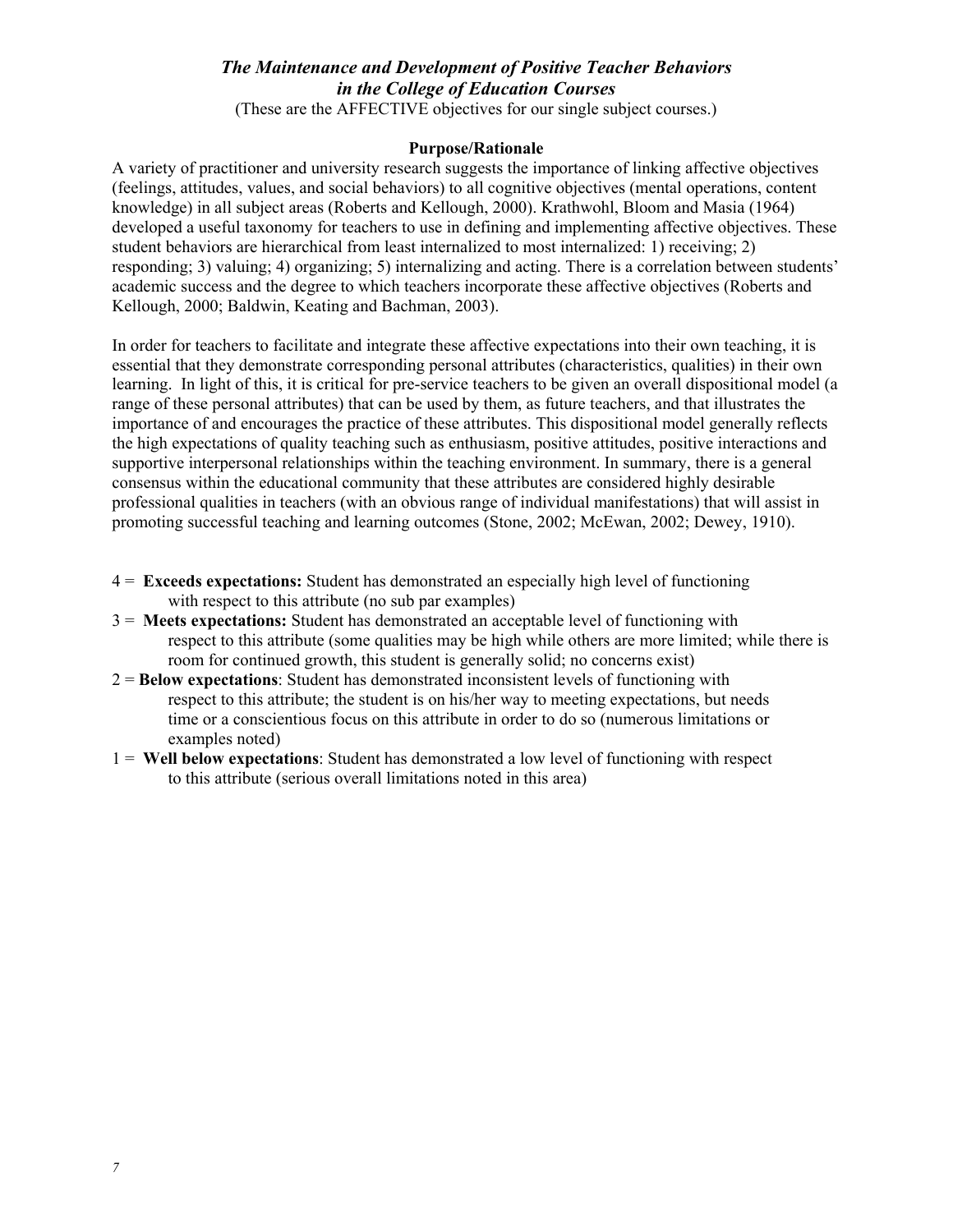# **Generally Accepted Attributes of Highly Effective Teachers (as seen in pre-service programs)**

(Roberts and Kellough, 2000; Stone, 2002; McEwan, 2002; Baldwin, Keating and Bachman, 2003; Johnson and Johnson, 1994; COE Mission Statement, 1997)

### *The following will be used as a guideline for defining each attribute:*

- 1. **General classroom attendance, promptness, and participation:** is on time, respects time boundaries (breaks, etc.), regularly attends class, and actively participates.
- 2. **Attention to classroom discussion protocols** (per Epstein's Five Stage Rocket)**:** respects time limitations, recognizes and respects the perspectives of fellow classmates, gives wait time, listens actively, uses non-interruptive skills, mediates disagreements by working to understand others' perspectives and finding common ground, genuinely encourages all to participate.
- 3. **Social and cooperative skills (as illustrated in cooperative projects)**: assumes responsibility of one's roles, is open to consensus and mediation, effectively communicates ideas, attends group meetings, is dependable, respects others' ideas, expects quality work from self and colleagues, manages time effectively, uses organizational skills and leadership skills, is assertive but not aggressive, uses reflection as a means of evaluation, motivates and offers positive reinforcement to others.
- 4. **Attention to assignments:** meets time deadlines, produces quality products, responds cooperatively to constructive criticism, uses rubrics or other stipulated criteria to shape an assignment, prioritizes tasks and performs/supervises several tasks at once.
- 5. **General classroom demeanor:** is professional, creative, kind, sensitive, respectful, has a sense of humor, is supportive of fellow classmates and instructors; recognizes others' perspectives as valid and works to include all "voices" in the classroom; is aware of and responsive to issues and behaviors that might marginalize colleagues in the classroom.
- 6. **Flexibility:** is responsive when reasonable adjustments to the syllabus, curriculum, schedule, and school site assignments become necessary (common to the educational arena); can work through frustrations by problem-solving with others and not letting emotional responses dominate or impair thinking; "bounces" back easily; can work calmly under stress.
- 7. **Openness to and enthusiasm for learning:** can engage with a variety of educational ideas with an open mind and a sense of exploration; demonstrates passion for and metacognition of learning across the curriculum and within discipline areas; takes advantage of learning opportunities and seeks out additional opportunities for learning.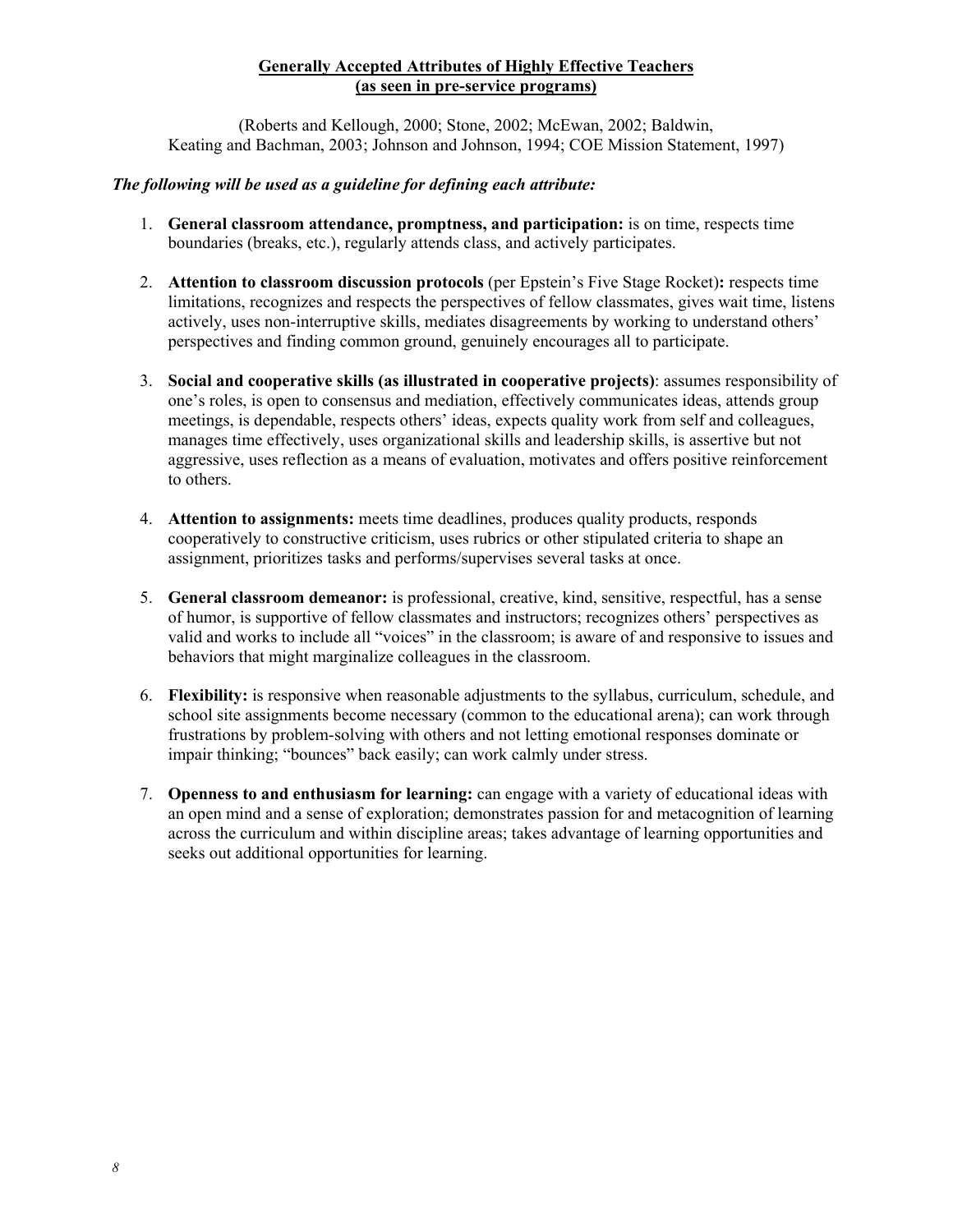# **Tentative Calendar (Subject to Change)**

| <b>Date</b> | <b>Topic</b>                                                                                                                                               | <b>Reading Assignment Due</b><br>(on date listed)                                                                                                                                                                                                                                                                                                                                                                                          | <b>Assignment Due</b><br>(on date listed)                                                                                                                                                                                                                                                                                                                                                      |
|-------------|------------------------------------------------------------------------------------------------------------------------------------------------------------|--------------------------------------------------------------------------------------------------------------------------------------------------------------------------------------------------------------------------------------------------------------------------------------------------------------------------------------------------------------------------------------------------------------------------------------------|------------------------------------------------------------------------------------------------------------------------------------------------------------------------------------------------------------------------------------------------------------------------------------------------------------------------------------------------------------------------------------------------|
| #1: 9/2     | Introductions<br>$\bullet$<br>Literacy and<br>$\bullet$<br>content teaching<br>Read aloud<br>$\bullet$<br>protocol                                         |                                                                                                                                                                                                                                                                                                                                                                                                                                            |                                                                                                                                                                                                                                                                                                                                                                                                |
| #2: 9/9     | Read aloud:<br>$\bullet$<br>Autobiography<br>$\bullet$<br>reader response<br>Reading<br>$\bullet$<br>processes<br>The adolescent<br>٠<br>reader            | "Chapter 2: The Learner's<br>٠<br>Club" (From Insult to<br>Intelligence, 1990 by Frank<br>Smith)—available on WebCT<br>under "Class Notes."<br>Tovani, Ch. 6<br>٠<br>Fisher & Frey, Ch. 3, pages<br>٠<br>37-42 ("Read Alouds")<br>Download and bring the full<br>٠<br>text of Adolescent literacy: A<br>position statement for the<br>commission on Adolescent<br>Literacy of the International<br>Reading Association.<br>www.reading.org | Pre-instruction survey and course<br>$\blacklozenge$<br>principles self-evaluation (on<br>WebCT: "Assignments"-<br>Assessment section)<br>Literacy autobiography rough draft<br>٠<br>(see assignment details on<br>WebCT)<br>Reader response: Smith: G.I.S.T.<br>٠<br>handout (under "Class Notes" on<br>WebCT)—bring completed<br>handout to class.                                           |
| #3:<br>9/16 | Read aloud:<br>$\bullet$<br>Reading<br>$\bullet$<br>comprehension<br>Assessing<br>$\bullet$<br>students'<br>reading/content<br>skills<br>Intro. case study | Tovani, Ch 1, 2, 8<br>٠<br>Choate, Ch. 5<br>٠<br>Countryman, Ch. 3<br>٠<br>Read case study assignment<br>٠<br>(WebCT, "Assignments")                                                                                                                                                                                                                                                                                                       | Reader response: Create two<br>٠<br>visuals: one that depicts what good<br>readers do when they read, and one<br>that depicts "fix-up" strategies to<br>use when comprehension breaks<br>down (both from Tovani). Your<br>visuals should help you understand<br>and remember these points.<br>Literacy autobiography due<br>(original and revision) with an<br>explanation of how you revised. |
| #4:<br>9/23 | Read aloud:<br>$\bullet$<br>Assessing texts<br>$\bullet$<br>Making texts<br>$\bullet$<br>accessible                                                        | Tovani, Ch. 3, 4, 5<br>٠<br>Fisher & Frey, Ch. $1, 2$<br>٠<br>Countryman, Ch. 5<br>٠<br>Online text: Excerpt from<br>٠<br>Lenski text: Appendix C and<br>D                                                                                                                                                                                                                                                                                 | Bring content area texts to class<br>٠<br>Apply the readability formulate to<br>٠<br>a portion of your textbook or non-<br>fiction text to determine its<br>readability level.<br>Create a cloze exercise from one<br>$\bullet$<br>of your content area texts.                                                                                                                                 |
| #5:<br>9/30 | Read aloud:<br>$\bullet$<br>Vocabulary<br>building<br>Developing a<br>٠<br>scaffolding                                                                     | Fisher & Frey, Ch. $5, 6, 7$<br>٠<br>[For those with optional]<br>٠<br>Allen text: any part of it, but<br>especially the beginning 1-2<br>chapters]                                                                                                                                                                                                                                                                                        | Bring content area texts to class.<br>٠<br>Reader response:                                                                                                                                                                                                                                                                                                                                    |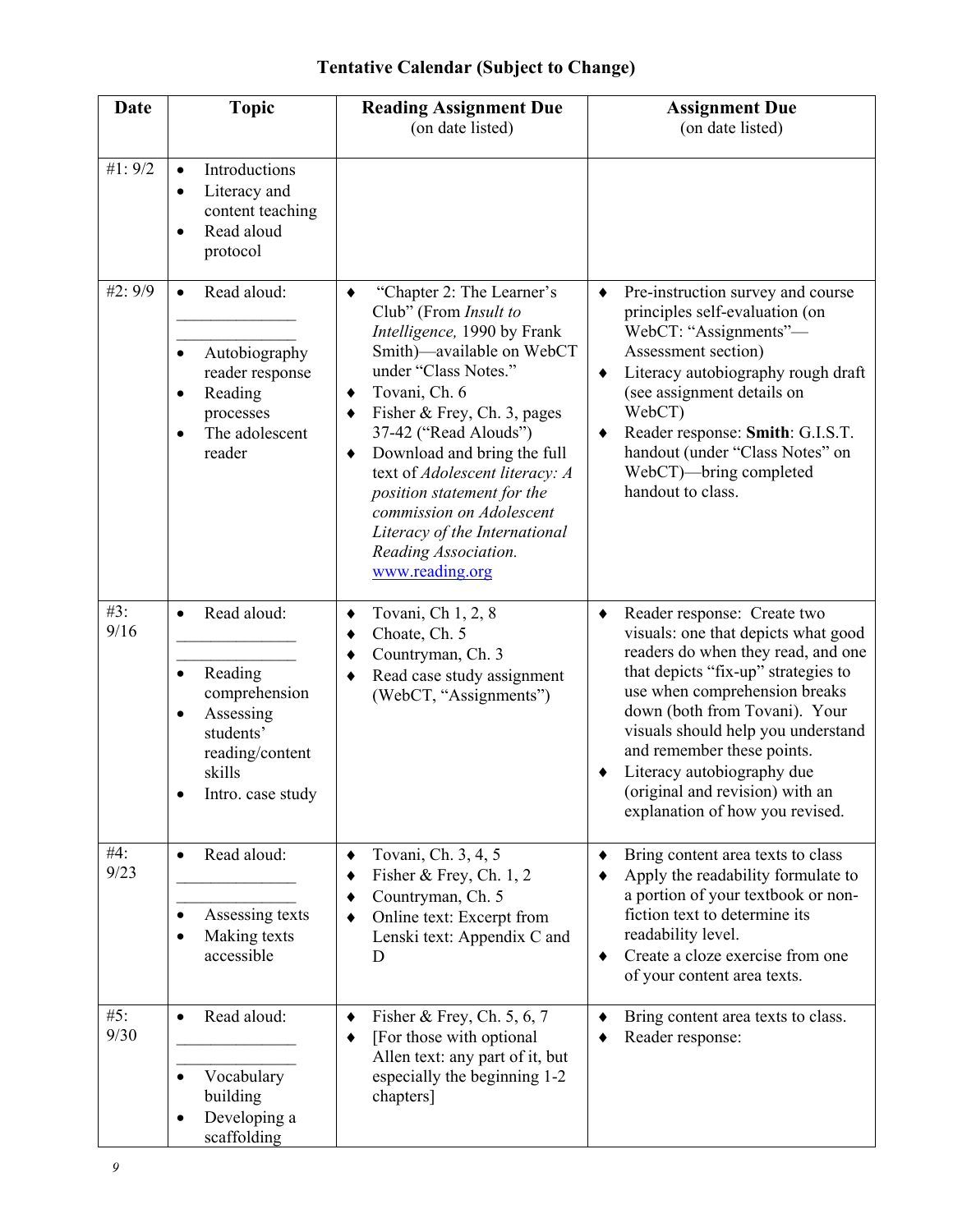|               | "frame"<br>Re-visit case<br>$\bullet$<br>study                                                                                                                           |                                                                                                                                                                                                                                                                     |                                                                                                                                                                                                                                                                                                                                                                          |
|---------------|--------------------------------------------------------------------------------------------------------------------------------------------------------------------------|---------------------------------------------------------------------------------------------------------------------------------------------------------------------------------------------------------------------------------------------------------------------|--------------------------------------------------------------------------------------------------------------------------------------------------------------------------------------------------------------------------------------------------------------------------------------------------------------------------------------------------------------------------|
| #6:<br>10/7   | Read aloud:<br>$\bullet$<br>Inquiry strategies<br>$\bullet$<br>Lesson design<br>$\bullet$<br>preparation                                                                 | Fisher & Frey, Ch. 4<br>٠<br>Countryman, Ch. 4<br>٠                                                                                                                                                                                                                 | Bring materials for lesson design<br>٠<br>Reader response:                                                                                                                                                                                                                                                                                                               |
| #7:<br>10/14  | Read aloud:<br>$\bullet$<br>Case study<br>$\bullet$<br>writing<br>discussions<br>Support through<br>groups and talk<br>Lesson design<br>$\bullet$<br>preparation         | Tovani, Ch. 7<br>٠<br>Fisher, Ch. 9                                                                                                                                                                                                                                 | Case study notes<br>٠<br>Bring materials for lesson design<br>٠<br>Reader response:                                                                                                                                                                                                                                                                                      |
| #8:<br>10/21  | Strategy<br>$\bullet$<br>presentations                                                                                                                                   | ٠                                                                                                                                                                                                                                                                   | Strategy presentation and group<br>٠<br>evaluation                                                                                                                                                                                                                                                                                                                       |
| #9:<br>10/28  | No class meeting:<br>Internet and WebCT<br>work                                                                                                                          | Online text: Excerpt from<br>٠<br>Lenski text<br>ELL content-area article:<br>٠<br>www.ncela.gwu.edu/pubs/res<br>ource/ells/language.pdf<br>(replace "language" with<br>"science", "math", "social" for<br>other content areas) Spanish: use<br>"language" article. | Evaluate 3 content-area websites<br>$\bullet$<br>according to the assignment (see<br>WebCT for details).<br>Respond to the two prompts on the<br>٠<br>WebCT discussion board (under<br>your content area) by midnight on<br>10/28. One prompt is about your<br>website evaluations; the other is<br>about working with second<br>language learners in your<br>classroom. |
| #10:<br>11/4  | Read aloud:<br>$\bullet$<br>Case study reader<br>$\bullet$<br>response groups<br>Catch up/Internet<br>٠<br>discussions<br>Intro. writing<br>٠<br>across content<br>areas | Countryman, Ch. 1, 2<br>٠                                                                                                                                                                                                                                           | Case study rough draft<br>٠<br>Reader response:<br>٠                                                                                                                                                                                                                                                                                                                     |
| #11:<br>11/11 | <b>CLASS HELD AT</b><br><b>CSUSM, Room:</b><br>Read aloud:                                                                                                               | Online text: Excerpt from<br>$\blacklozenge$<br>William Zinsser's Writing to<br>Learn, Ch. 11<br>Countryman, Ch. 6<br>٠<br>Fisher & Frey, Ch. 8<br>٠                                                                                                                | Case study final draft<br>٠<br>Reader response:                                                                                                                                                                                                                                                                                                                          |